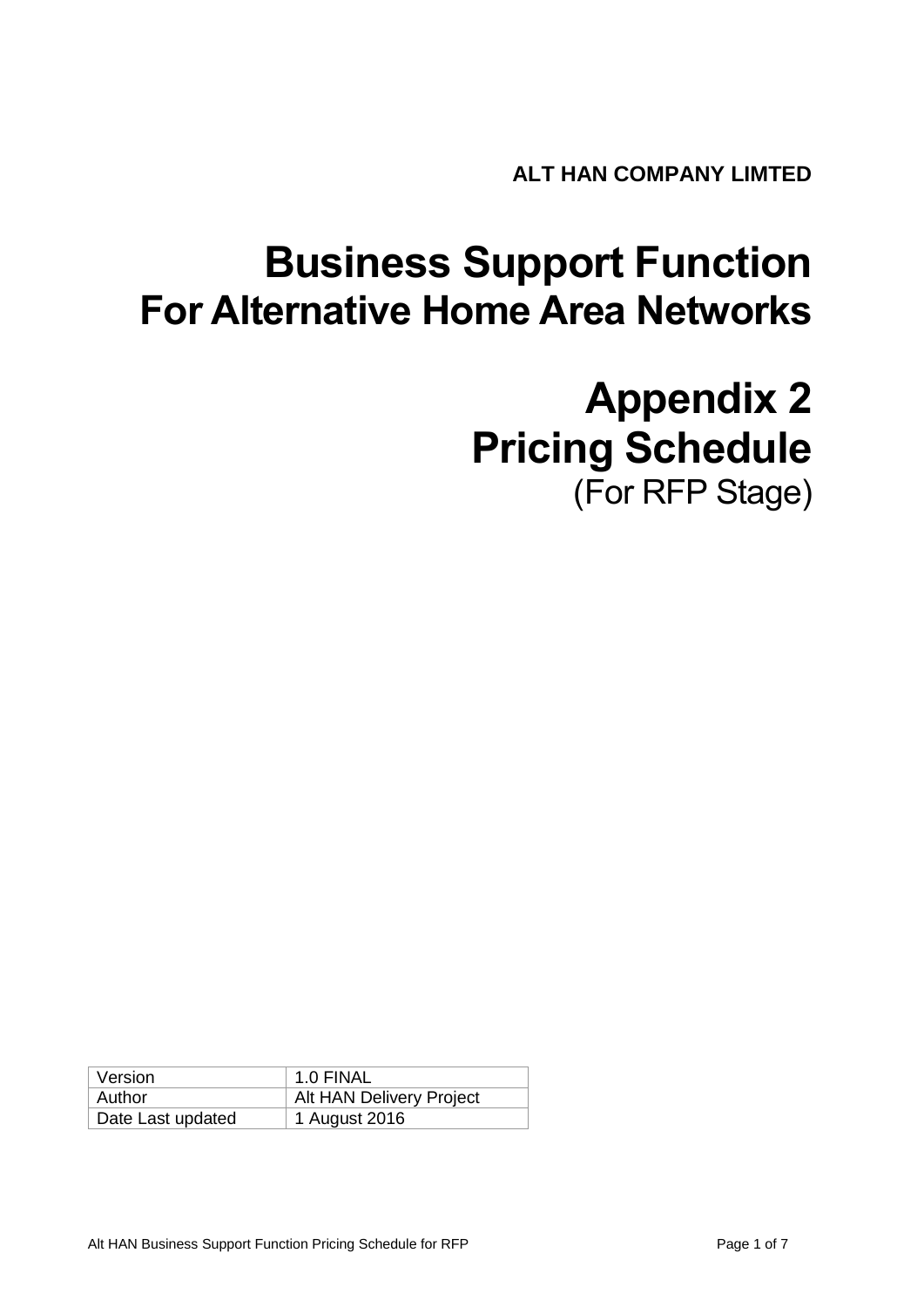## Table of Contents

| 1.1 |                                                                         |  |
|-----|-------------------------------------------------------------------------|--|
| 1.2 |                                                                         |  |
| 1.3 |                                                                         |  |
| 1.4 | (Lot 3) Enduring Procurement and Contract Management support service  6 |  |
|     |                                                                         |  |
|     |                                                                         |  |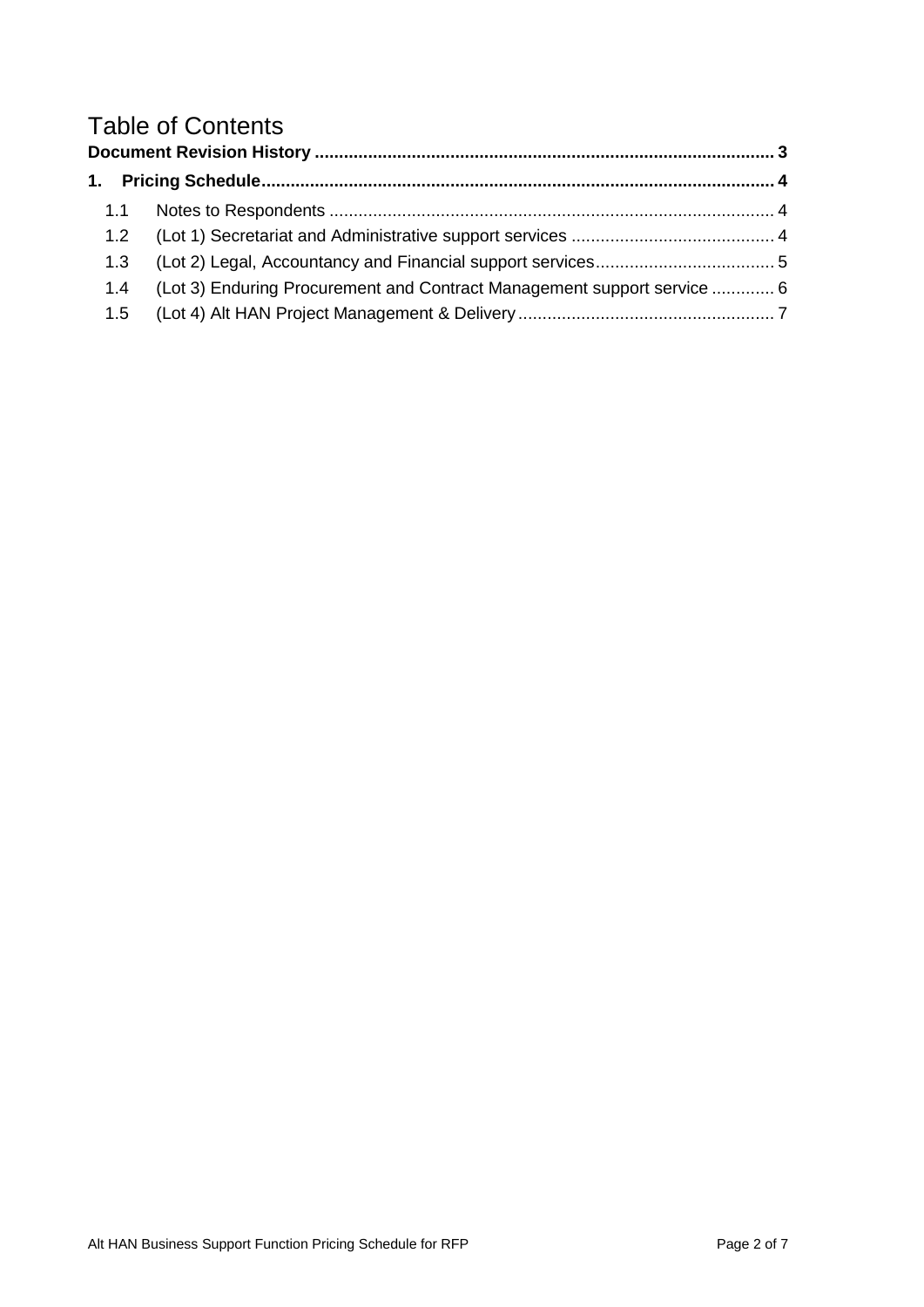## <span id="page-2-0"></span>**Document Revision History**

#### Revision History

|     | <b>Version Issue Date</b> | <b>Description of Version / Changes</b> | <b>Author</b>      |
|-----|---------------------------|-----------------------------------------|--------------------|
| 0.1 | 3 June 2016               | <b>Initial Draft</b>                    | <b>Adrian Rudd</b> |
| 0.2 | 08 July 2016              | <b>Quality and Technical Review</b>     | Chris Cook / Haz   |
|     |                           |                                         | Elmamoun / Paul    |
|     |                           |                                         | Covle              |
| 0.3 | 13 July 2016              | <b>AHF Review</b>                       | <b>Adrian Rudd</b> |

### Approvals

| <b>Name</b>   | <b>Responsibility</b>                                         | Date of Signature Version |     |
|---------------|---------------------------------------------------------------|---------------------------|-----|
| Alt HAN Forum | Industry Forum responsible<br>for the delivery of Alternative |                           | 1.0 |
|               | HAN services                                                  |                           |     |

#### Related Documents

| <b>Description of Version / Changes</b>   | <b>Version</b> |
|-------------------------------------------|----------------|
| 00_Business Support Function RFP          | 1.0            |
| A1_Business Support Service Requirements  | 1.0            |
| A3 Draft Terms and Conditions             | 1.0            |
| A4_Business Support NDA for RFP           | 2.0            |
| A5 Indicative High Level Plan             | 1.0            |
| A6_Alternative HAN Target Operating Model | 2.0            |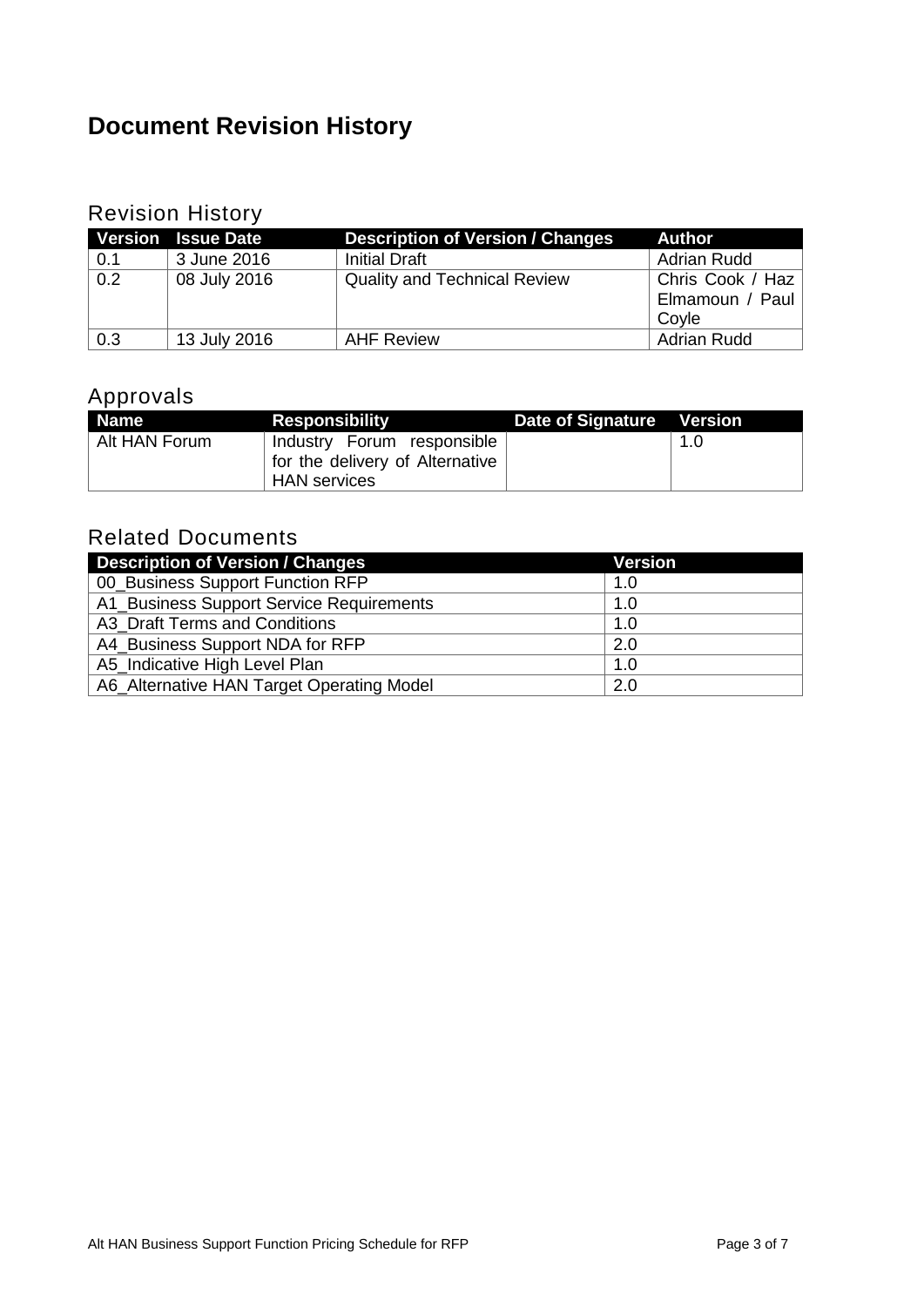## **1. Pricing Schedule**

#### **1.1 Notes to Respondents**

Respondents should complete the schedule table relevant to the lot(s) relating to your commercial proposal. Any proposed cost changes throughout the term of the contract should be clearly set out. Alternative pricing models will be accepted. Respondents should separately attach alternative pricing model and clearly state this in the proposal.

Where applicable respondents should also state where cost savings should be applicable if they are awarded more than one Lot.

Proposal costs should not include VAT.

#### **1.2 (Lot 1) Secretariat and Administrative support services**

<span id="page-3-2"></span><span id="page-3-1"></span><span id="page-3-0"></span>

| <b>Description</b>                                                | <b>Monthly Cost</b><br>(£) | <b>Comments</b> |
|-------------------------------------------------------------------|----------------------------|-----------------|
| A. Alt HAN Forum and Alt HAN Co Board Secretariat                 |                            |                 |
| Provision of Service Requirements A.1 to A.21                     |                            |                 |
| B. Alt HAN Forum and Alt HAN Co general administrative<br>support |                            |                 |
| Provision of Service Requirements B.1 to B.13                     |                            |                 |
| Total                                                             |                            |                 |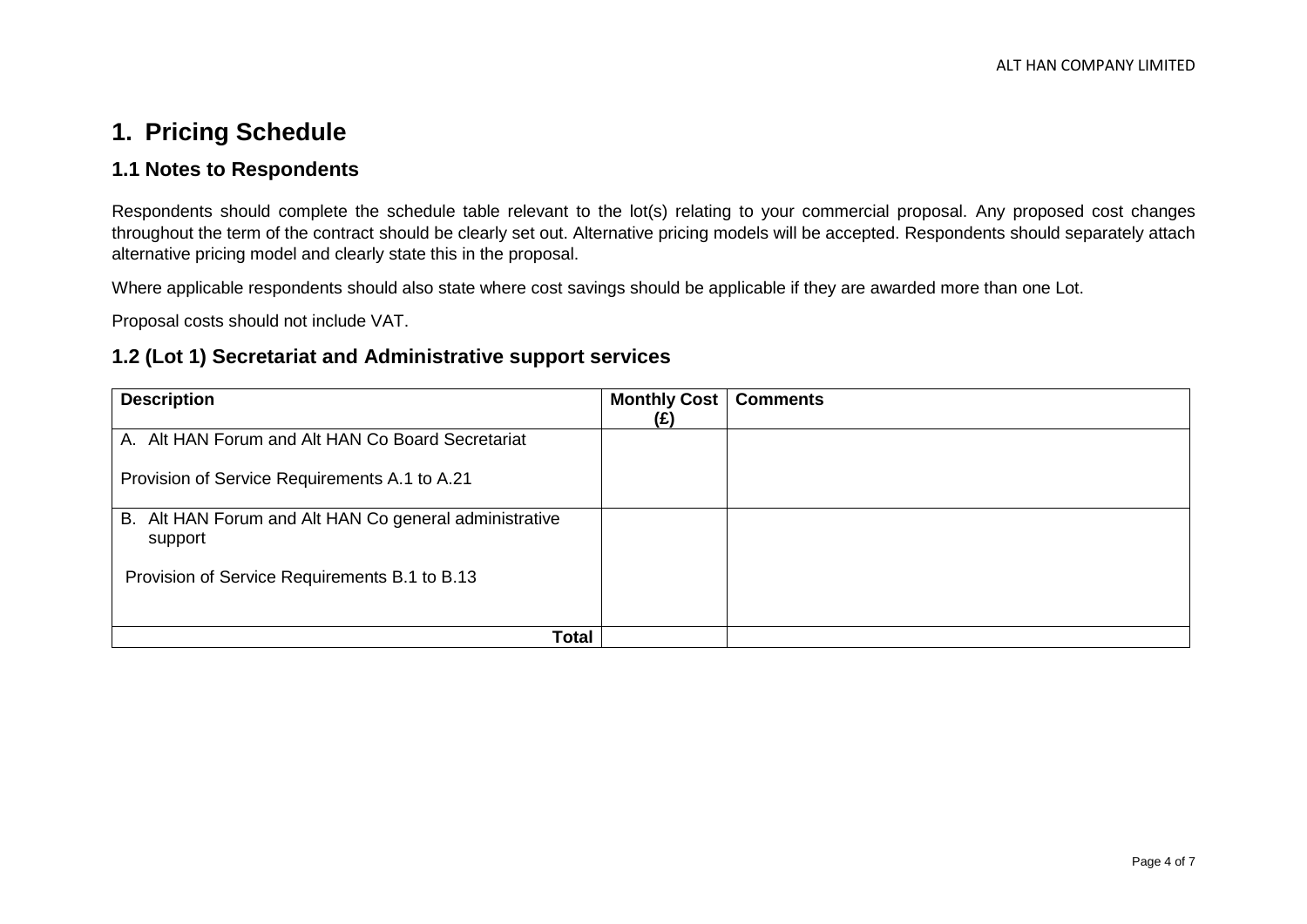## **1.3 (Lot 2) Legal, Accountancy and Financial support services**

| <b>Description</b>                                    | <b>Daily Cost</b> | <b>Comments</b> |
|-------------------------------------------------------|-------------------|-----------------|
| C. Legal Support to the Alt HAN Forum and Alt HAN Co. |                   |                 |
| Provision of Service Requirements C.1 to C.4          |                   |                 |
| Total                                                 |                   |                 |

<span id="page-4-0"></span>

| <b>Description</b>                                  | <b>Monthly Cost   Comments</b> |  |
|-----------------------------------------------------|--------------------------------|--|
|                                                     | (£)                            |  |
| D. Accountancy and Financial support to Alt HAN Co. |                                |  |
| Provision of Service Requirements D.1 to D.15       |                                |  |
| Total                                               |                                |  |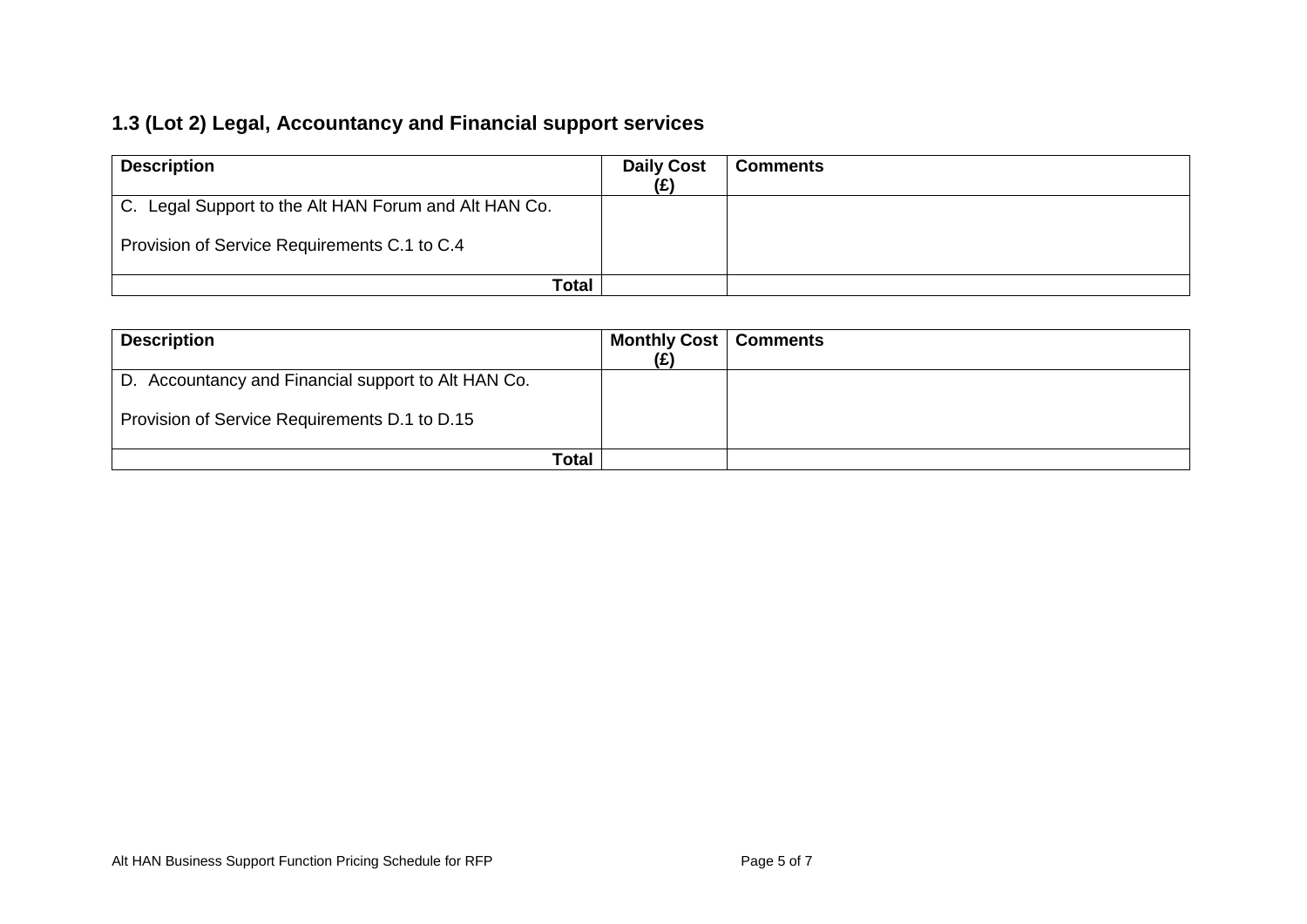## **1.4 (Lot 3) Enduring Procurement and Contract Management support service**

<span id="page-5-0"></span>

| <b>Description</b>                                                                                                   | <b>Monthly Cost   Comments</b> |  |
|----------------------------------------------------------------------------------------------------------------------|--------------------------------|--|
|                                                                                                                      | (£)                            |  |
| E. Enduring Procurement and contract management support<br>services<br>Provision of Service Requirements E.1 to E.14 |                                |  |
| Total                                                                                                                |                                |  |